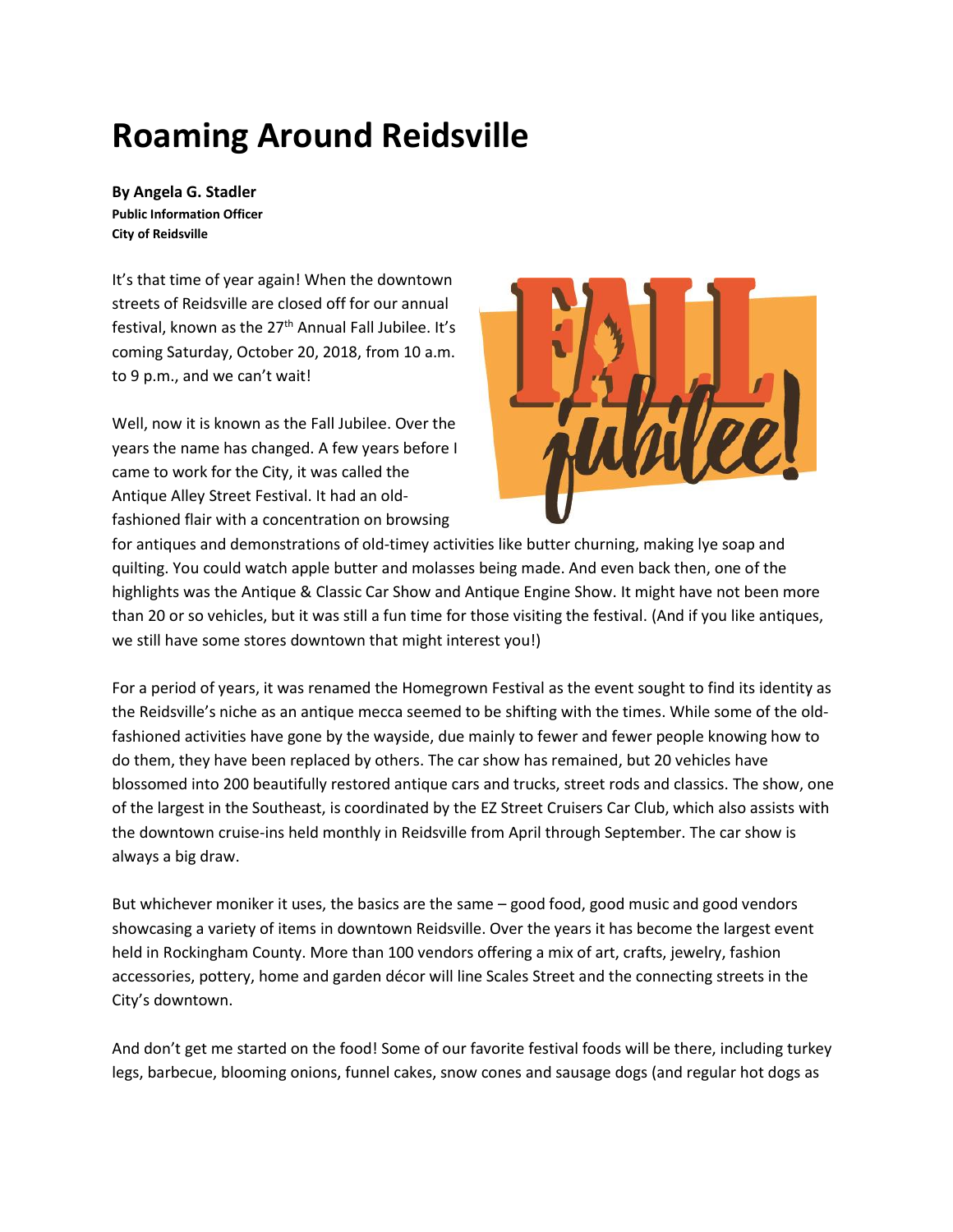well!). Where else can you go locally to get so many good eats in one location? I think I've gained a pound or two just thinking about it.

Especially for the young ones, there will be the always popular "Kidz Zone" featuring bounce houses and amusement rides. The kids can participate in "Touch A Truck" where they can experience first-hand several vehicles from the City's Police, Fire and Public Works departments. Captain Jim's Magic Shack also returns, with shows set for 11 a.m., 1 p.m., 3 p.m. and 5 p.m.

And the music will appeal to a variety of tastes. With stages available at Market Square and at the intersection of Scales/Morehead, the music will alternate between the two locations. From 10 a.m.- 11:30 a.m., the UTurnband will be at Market Square, opening the Fall Jubilee with its own brand of Christian Rock & Pop. For the kids, from 11:30 a.m.-1 p.m., "Big Bang Boom" provides parent-friendly children's rock at the Scales/Morehead stage. "The Clanky Lincolns" take the stage at Market Square from 1-2:30 p.m. to provide funk, pop and rock. The band covers a range of popular tunes. Between 2:30-4 p.m., the "Encore Showband" will welcome listeners into the world of 70s funk, rhythm & blues, jazz, Memphis blues and more at the Scales/Morehead stage. From 4-5:30 p.m., the up and coming young band "Sub Radio" will perform at Market Square, offering catchy indie pop that is great for dancing.

And new to the festival this year and the Triad region … from 7-9 p.m., Market Square will be the focus of a "Glow in the Dark" Dance Party. Emerald Owl Productions will produce this amazing light show while a DJ spins some of today's favorite tunes. But this dance party is for all ages! If you haven't ever been to one of these, you will definitely want to check it out. Bring your lawn chair out for the show, but you probably won't be sitting too much.

Festival visitors will also be encouraged to visit and shop in the local downtown businesses and fill out a "Playbook". Participating merchants will provide stickers for the playbook, and visitors who join in the fun will be entered into prize drawings and be able to redeem receipts from downtown businesses for bonus gifts. It's all about building on Reidsville's reputation as "North Carolina's High School Football Capital" and being a part of "Team Reidsville". Details will be available at the City's Information Tent near Market Square.

Of course, one of the best things about the festival for the locals is to reconnect with old friends while they enjoy the fun! You are bound to see people you know as you walk through the downtown area. And for those coming to Reidsville and the festival for the first time, I have no doubt you will be made welcome! Parking is available throughout the downtown area or you can ride a free shuttle from the Pennrose Mall, provided by Pelham Transportation.

"The Jubilee has become a marquee 'must see' event for the entire region around Reidsville," said the City's Economic Development Director Jeff Garstka. His department, including Market Square & Main Street Manager Missy Matthews, oversees the coordination of the Jubilee. "We are very excited to bring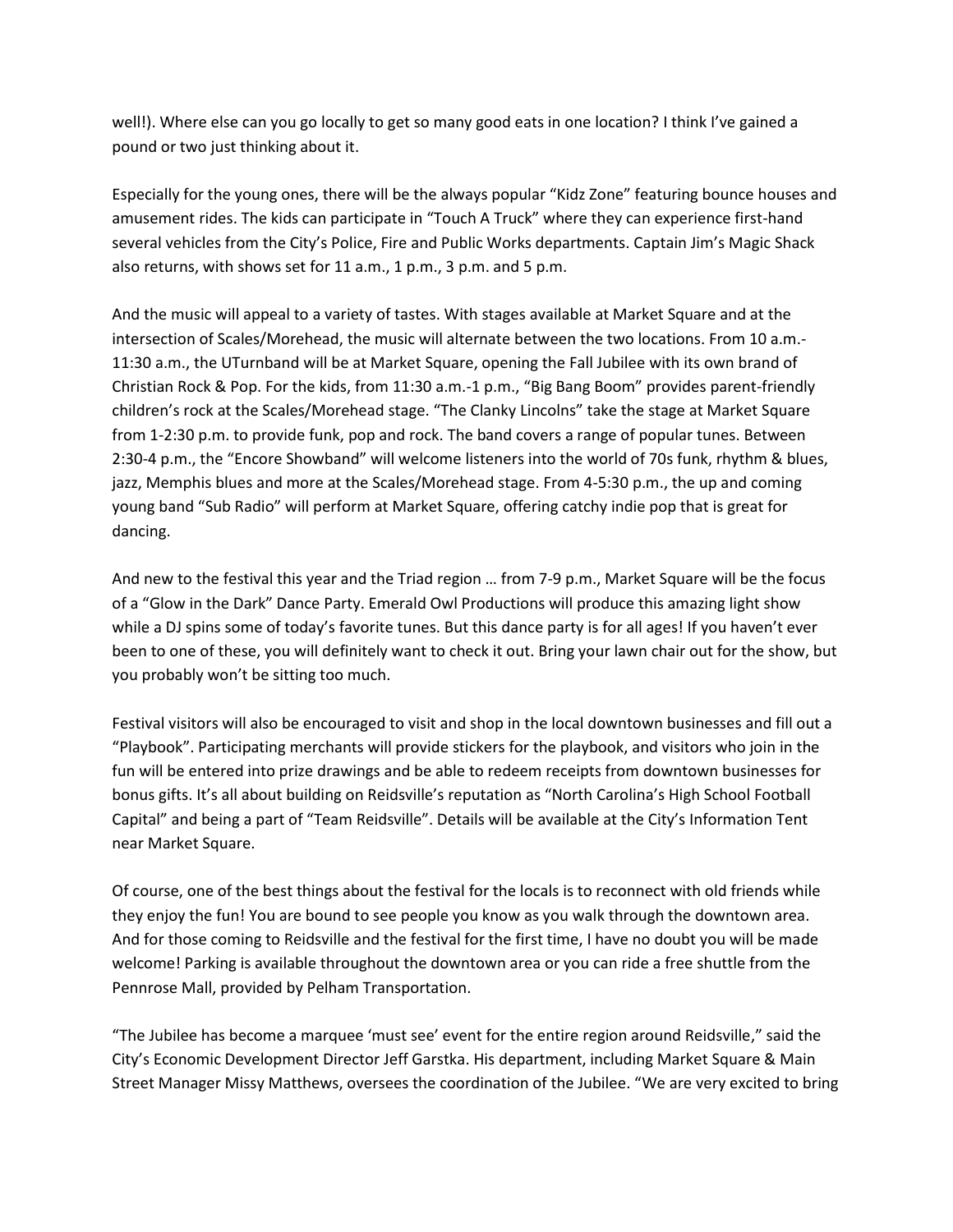some new offerings this year, and we are expecting upwards to 10,000 patrons or more. We are very proud of this event."

But there is more than just the Fall Jubilee going on in the City of Reidsville during the month of October! Check out these upcoming events.

#### **Coffee with a Cop on Wednesday, October 3.**

Join Reidsville's Finest at the Sip Coffee House, 101 South Scales Street in downtown Reidsville, from 8:30-10:30 a.m. on Wednesday, October 3. It's a great place for coffee and conversation, especially on October 3rd which is "National Coffee with a Cop Day".

#### **Junk in Your Trunk on Saturday, October 6.**

This is always a community favorite and a great way to sell your stuff! This yard sale held at Market Square from 8:30-1 p.m. is a great reason to clean out a few rooms at your house! The cost is \$10, which allows you to display your items on 1-2 tables that you provide. You must pre-register! Call 336-349- 1099 to register or you can visit the City website, reidsvillenc.gov, to get a form (go to the website's Document Center & look under Applications).

#### **Reidsville Chamber of Commerce Business Showcase October 11-12.**

Several departments of the City will be participating in the Chamber's  $11<sup>th</sup>$  annual showcase, which is held at the Salvation Army, 704 Barnes Street, Reidsville. The showcase includes a career fair for area high school students from 8-11:30 a.m. on Friday, October 12. It is open to the public from 4-8 p.m. on October 12.

# **Glow Run on Saturday, October 13.**

This fundraiser by Annie Penn Hospital, previously scheduled on September 15, had to be postponed because of Hurricane Florence. It will now be held on October 13 from 7:30 p.m. to 10 p.m. The City of Reidsville is helping co-sponsor this timed race, which seeks to benefit the local Cancer Center at Annie Penn. The Police Department is also assisting with the event.

# **Fire Hydrant Paint Day Postponed to Saturday, October 13.**

For those selected to paint hydrants in downtown Reidsville as part of the Reidsville Downtown Corporation's Project Dream, the paint day will be held the morning of Saturday, October 13, from 10-12 noon. We can't wait to see this creative "street art" on our downtown fire hydrants!

#### **Team Bass Tournament at Lake Reidsville on October 13.**

Fishermen can participate in this team competition set for Saturday, October 13, at Lake Reidsville. Find out more details by calling the lake store at 336-349-4738.

# **3 rd Annual Dawg Show on Saturday, October 27.**

This annual event starts at 3 p.m. (correction: time is 10 a.m.) at Lake Reidsville. Call 336-349-4738 for more details!